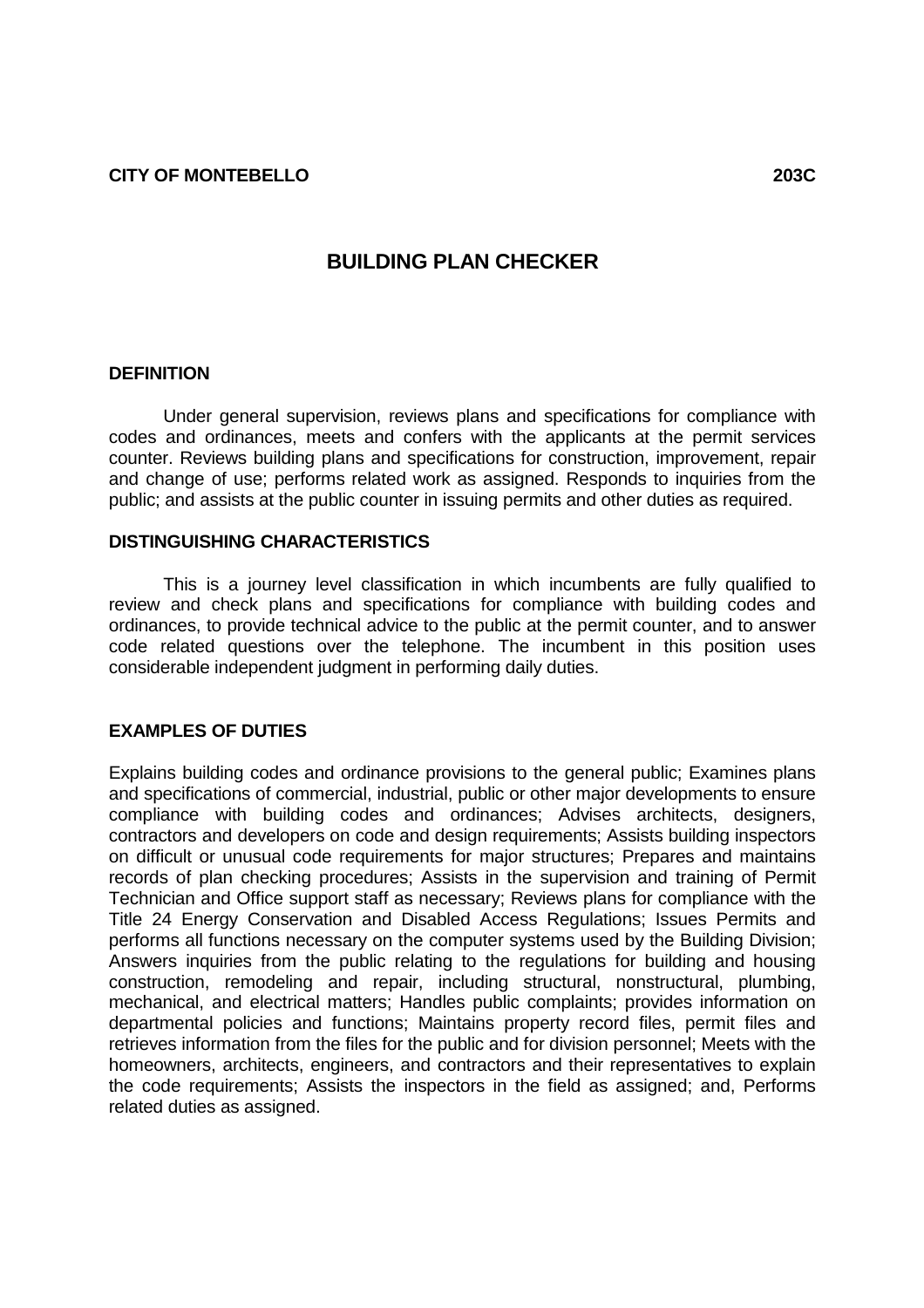# **BUILDING PLAN CHECKER**

## **SPECIAL REQUIREMENTS**

- o Possession of an appropriate, valid California driver's license.
- o Possession of a certification as a Plans Examiner from the International Code Council (or equivalent) is required within one year of appointment to the position.

### **EMPLOYMENT STANDARDS**

### **Knowledge of:**

- Building, electrical, plumbing, mechanical and related codes.
- Laws, ordinances and regulations of City, State and special agencies regarding buildings and structures.
- Practices and procedures of engineering activities.

### **Knowledge of and skill in:**

Good customer service practices.

### **Ability to:**

- Analyze data, recognize problems and arrive at acceptable recommendations and solutions.
- Communicate effectively orally and in writing in English.
- Compare construction in progress and compliance with engineering specifications.
- Conduct technical inspections of occupancies as required.
- Establish smooth working relationships and resolve interpersonal conflicts.
- Express ideas clearly and concisely, orally and in writing.
- Foster teamwork and service oriented environment.
- Read and interpret building plans, calculations, surveys, specifications and blue prints.
- Read and interpret building plans.
- Read, write and comprehend directions in English.